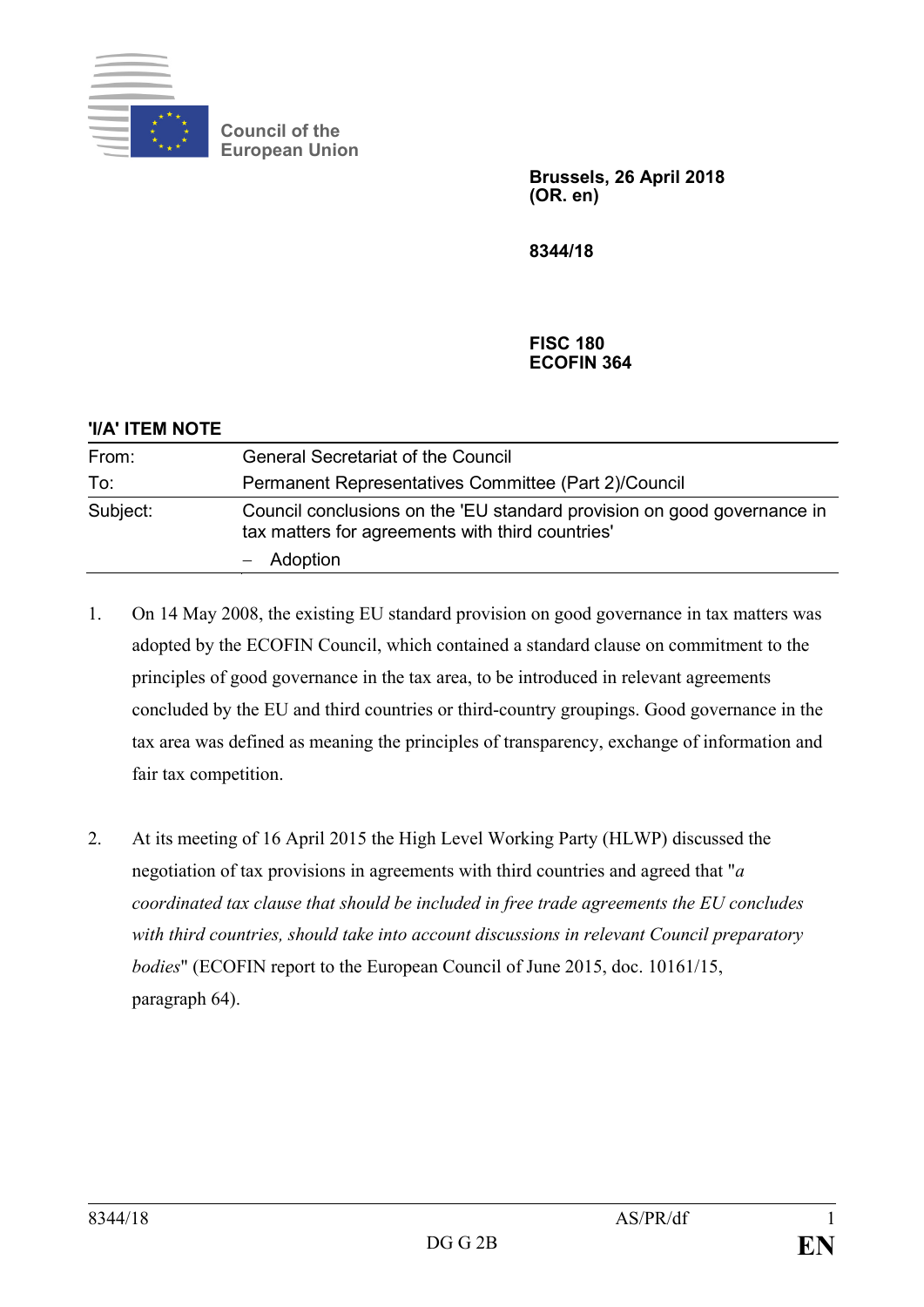- 3. In its conclusions on an external taxation strategy and measures against treaty abuse from 25 May 2016 (doc. 9452/16) the Council supported "*the need to update the principles of tax good governance to be used as the new standard provision in future negotiations with third countries"* and invited the Code of Conduct Group *"to examine key elements which should be contained in a clause to be inserted in agreements between the EU and those countries"*.
- 4. At the Code of Conduct Group meeting of 20 July 2016, the Group mandated the Subgroup on third countries (CoC subgroup) to start work, with the task of preparing the ground for further discussions at Group level.
- 5. A first discussion at technical level took place at the CoC subgroup meeting of 14 September 2016. In view of the close correlation between the revision of the tax good governance clause and the screening criteria for the EU list of non-cooperative third country jurisdictions, it was considered at that stage appropriate to continue the technical discussion after the adoption of the screening criteria.
- 6. Following the Council conclusions of 8 November 2016 on the criteria for and the process leading to the establishment of the EU list of non-cooperative jurisdictions for tax purposes, the HLWP of 6 April 2017 asked the CoC subgroup to resume its work on the update of the EU standard provision on good governance in tax matters for agreements with third countries.
- 7. In order to reflect recent progress in the international tax agenda and to align the EU standard provision on good governance in tax matters with the screening criteria, it was proposed under the Maltese Presidency to include the following revised text in relevant agreements to be concluded with third countries by the EU and its Member States:

*"The Parties recognise and commit themselves to implement the principles of good governance in the tax area, including the global standards on transparency and exchange of information, fair taxation, and the minimum standards against Base Erosion and Profit Shifting. The Parties will promote good governance in tax matters, improve international cooperation in the tax area and facilitate the collection of legitimate tax revenues."*.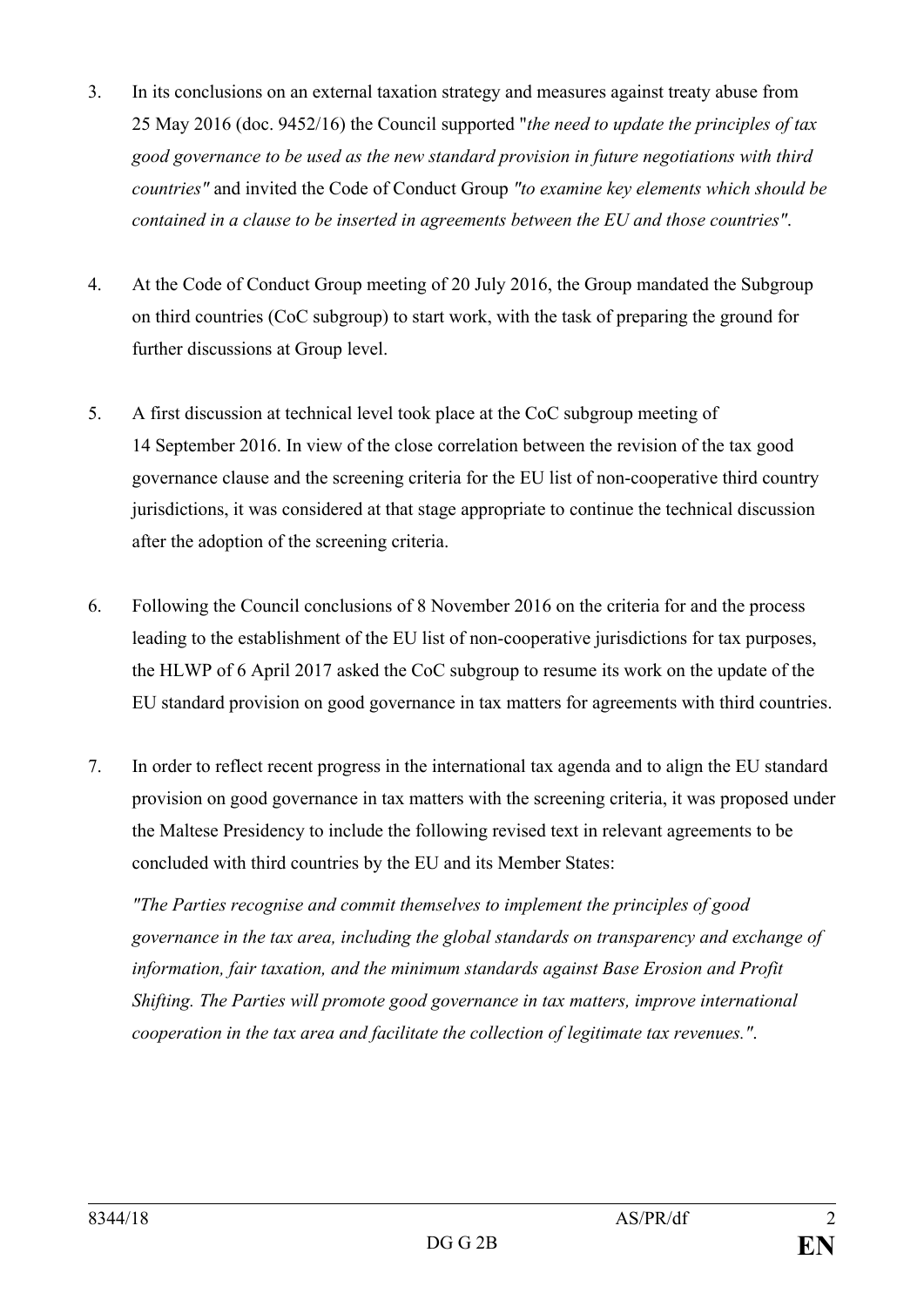- 8. On 16 March 2018, at the meeting of the CoC subgroup, an updated version of the text of the draft Council conclusions as suggested by the Presidency was discussed. Delegations largely supported it.
- 9. Consequently, the Presidency circulated to delegations for approval by e-mail a final compromise of the draft Council conclusions under the silence procedure, which was completed successfully on 6 April 2018, subject to a parliamentary scrutiny reservation entered by SE, which should be lifted by the date of COREPER.
- 10. Against this background, the Permanent Representatives Committee is invited to suggest that the Council:
	- adopt the attached conclusions as an "A" item on the agenda of a forthcoming meeting;
	- agree on the publication of the attached conclusions in the Official Journal.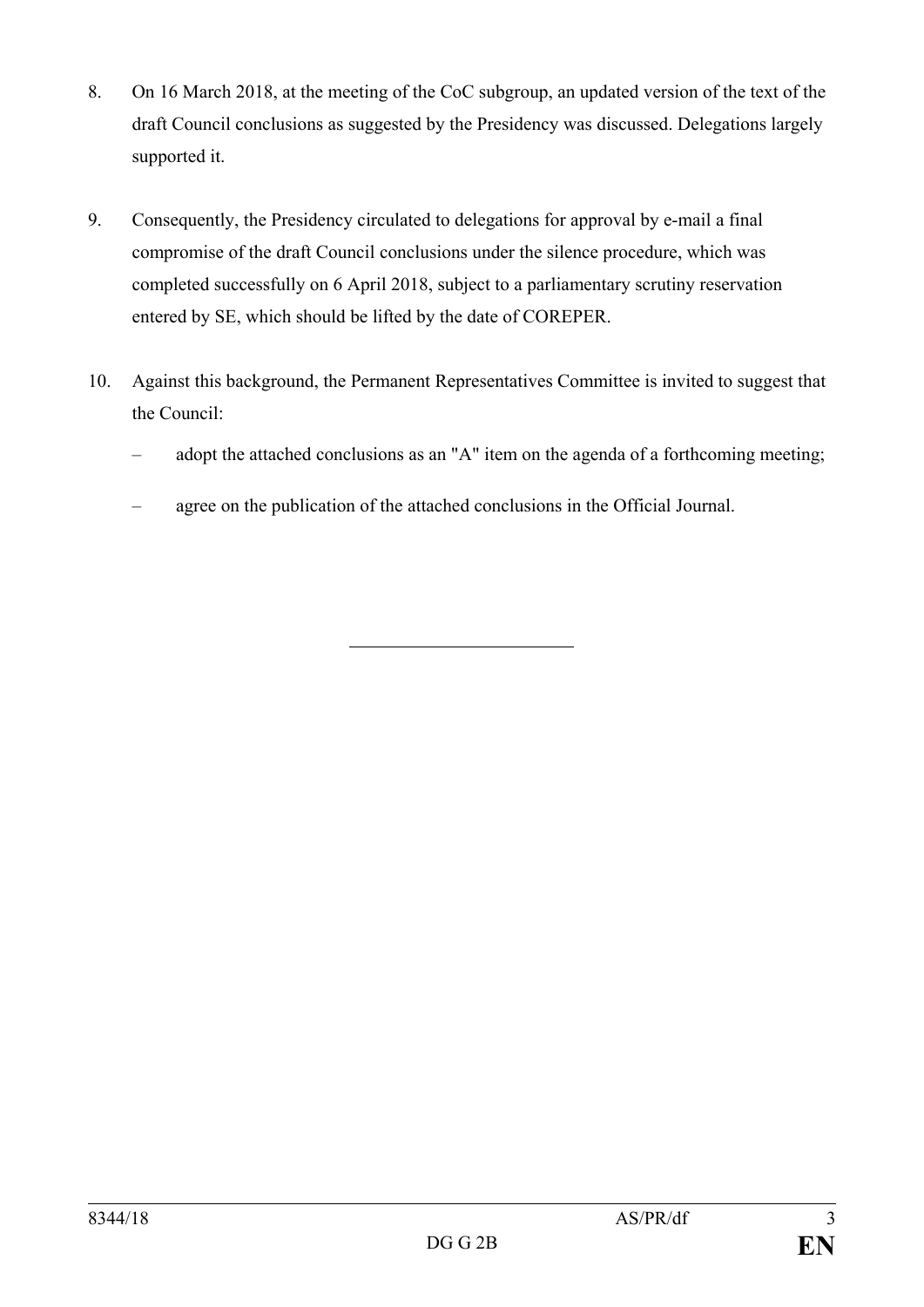## **COUNCIL CONCLUSIONS**

## **on the EU standard provision on good governance in tax matters for agreements with third countries**

"The Council:

- 1. RECALLS the Council conclusions of 14 May 2008 in the field of tax provisions in agreements with third countries with a view to tackling tax fraud and evasion and to reinforce efforts to combat cross-border tax fraud and evasion in the area of taxation and REFERS to the specific provision on good governance in the tax area to be included in relevant agreements to be concluded with third countries by the Union and its Member States, which was adopted on that occasion.
- 2. RECALLS the Council conclusions of 25 May 2016 on an external taxation strategy and measures against tax treaty abuse which called for a new standard provision in line with the evolution of international standards in the tax area.
- 3. EMPHASISES the importance of implementing an updated provision on good governance in the tax area in ongoing and future negotiations with third countries, on as broad a geographical basis as possible, while taking into consideration the particular situation of each third country. The core elements of an updated provision would include the global standards on transparency and exchange of information, fair taxation and anti-BEPS standards. Good governance in the tax area is not only an essential means for combating cross-border tax fraud and evasion, but could strengthen the fight against money laundering, corruption, and the financing of terrorism.